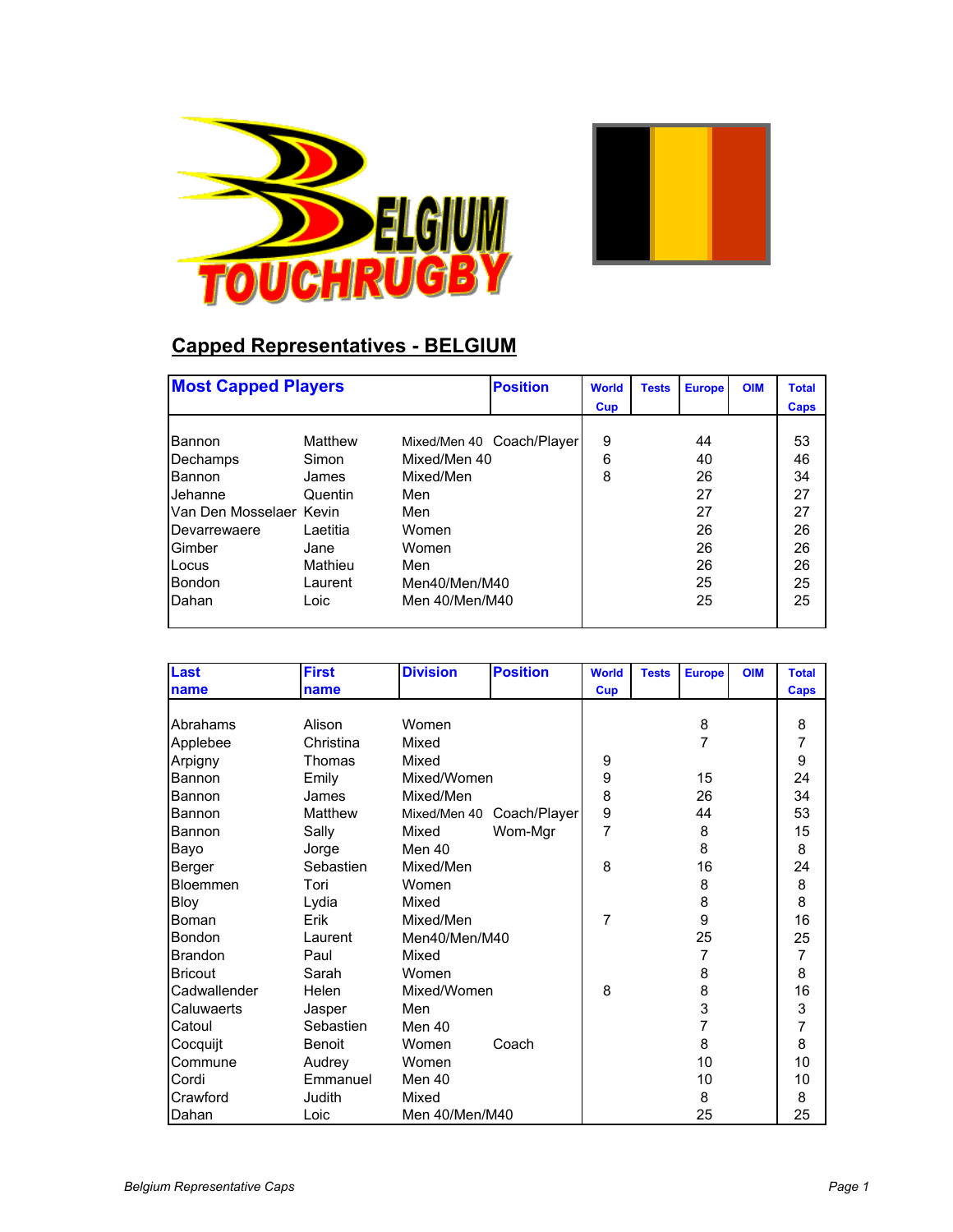| Last             | <b>First</b>        | <b>Division</b> | <b>Position</b> | <b>World</b> | <b>Tests</b> | <b>Europe</b>  | <b>OIM</b> | <b>Total</b>   |
|------------------|---------------------|-----------------|-----------------|--------------|--------------|----------------|------------|----------------|
| name             | name                |                 |                 | Cup          |              |                |            | Caps           |
| Davreux          | Thomas              | Mixed           |                 |              |              | 8              |            | 8              |
| de Cartier       | Pierre Alexandı Men |                 |                 |              |              | 9              |            | 9              |
| de Zélicourt     | Olivier             | Mixed           |                 | 9            |              | $\overline{7}$ |            | 16             |
| Dechamps         | Mickaël             | Mixed           |                 |              |              | 15             |            | 15             |
| Dechamps         | Simon               | Mixed/Men 40    |                 | 6            |              | 40             |            | 46             |
| Dekeersmaeker    | Sophie              | Women           |                 |              |              | 18             |            | 18             |
| Delafontaine     | Jeanne              | Women           |                 |              |              | 10             |            | 10             |
| Delahaye         | Antoine             | Men             |                 |              |              | $\overline{7}$ |            | $\overline{7}$ |
| Delahaye         | <b>Bertrand</b>     | Men             |                 |              |              | 9              |            | 9              |
| Desmedt          | Jean-Louis          | Men 40          |                 |              |              | 18             |            | 18             |
| Detalle          | Laurent             | Men             |                 |              |              | $\overline{7}$ |            | $\overline{7}$ |
| Detragiache      | Maria Chiara        | Women           |                 |              |              | 8              |            | 8              |
| Devarrewaere     | Laetitia            | Women           |                 |              |              | 26             |            | 26             |
| Dieguez          | <b>Nicolas</b>      | Men             |                 |              |              | 9              |            | 9              |
| Dispas           | Antoine             | Men             |                 |              |              | 18             |            | 18             |
| <b>Drewes</b>    | Clara               | Women           |                 |              |              | 8              |            | 8              |
| Dupont           | Dimitri             | Men 40          |                 |              |              | 10             |            | 10             |
| Elton            | Charlotte           | Women           |                 |              |              | 8              |            | 8              |
| Fallon           | Thierry             | Men 40          |                 |              |              | 10             |            | 10             |
| Festre           | Marie Laure         | Women           |                 |              |              | 8              |            | 8              |
| Forbes           | Graeme              | Mixed           |                 |              |              | $\overline{7}$ |            | $\overline{7}$ |
| French           | Rebecca             | Women           |                 |              |              | 8              |            | 8              |
| Furlong          | Deirdre             | Mixed           |                 |              |              | $\overline{7}$ |            | $\overline{7}$ |
| Galle            | Daphne              | Mixed           |                 | 8            |              |                |            | 8              |
| Gimber           | Jane                | Women           |                 |              |              | 26             |            | 26             |
| Gondwe           | Mkhuzi              | Men 40          |                 |              |              | 10             |            | 10             |
| Gosper           | John                | Mixed           |                 |              |              | $\overline{7}$ |            | $\overline{7}$ |
| Guerin           | Loic                | Men             |                 |              |              | 9              |            | 9              |
| Hale             | Julian              | Men 40          |                 |              |              | 8              |            | 8              |
| Hazard           | Didier              | Men 40          |                 |              |              | 8              |            | 8              |
| Hazard           | Thomas              | Men             |                 |              |              | 17             |            | 17             |
| Herreman         | Sven                | Mixed           | Manager         | 9            |              |                |            | 9              |
| Hocken           | Mathew              | Mixed           |                 |              |              | $\overline{7}$ |            | $\overline{7}$ |
| Horne            | Richard             | Men 40          |                 |              |              | 10             |            | 10             |
| Jehanne          | Quentin             | Men             |                 |              |              | 27             |            | 27             |
| Jenkinson        | Anne-Marie          | Mixed           |                 |              |              | 15             |            | 15             |
| Jones            | Lowri               | Women           |                 |              |              | 8              |            | 8              |
| Kanarek          | <b>Brice</b>        | Men             |                 |              |              | 10             |            | 10             |
| Kelway           | Anna                | Mixed           |                 |              |              | 8              |            | 8              |
| Kint             | Warren              | Men             | Wom-Ch          |              |              | 18             |            | 18             |
| Lacrosse         | Florence            | Women           |                 |              |              | 10             |            | 10             |
| Lacrosse         | Ludivine            | Mixed           |                 |              |              | 22             |            | 22             |
| Lacrosse         | Sylvaine            | Mixed           |                 |              |              | 15             |            | 15             |
| Lacrosse         | Virginie            | Mixed           |                 |              |              | 14             |            | 14             |
| Le Blanc         | Julien              | Men 40          |                 |              |              | 10             |            | 10             |
| Lebacq           | Vincent             | Men             |                 |              |              | 18             |            | 18             |
| Leleux           | Sarah               | Mixed           |                 | 9            |              |                |            | 9              |
| Locus            | Mathieu             | Men             |                 |              |              | 26             |            | 26             |
| López            | Carlos Requen Men   |                 |                 |              |              | 18             |            | 18             |
| Mahieu           | Laure               | Women           |                 |              |              | $\overline{7}$ |            | $\overline{7}$ |
| Martens          | Jana                | Women           |                 |              |              | 8              |            | 8              |
| Mason            | Daryl               | Mixed           |                 |              |              | $\overline{7}$ |            | $\overline{7}$ |
| Mazauric         | Xavier              | Mixed           | Coach           |              |              | $\overline{7}$ |            | $\overline{7}$ |
| McDowell         | Malcolm             | Mixed           |                 |              |              | $\overline{7}$ |            | $\overline{7}$ |
| <b>McGiffert</b> | Trent               | Men             |                 |              |              | 18             |            | 18             |
| <b>McGinley</b>  | Carol               | Mixed           |                 |              |              | 15             |            | 15             |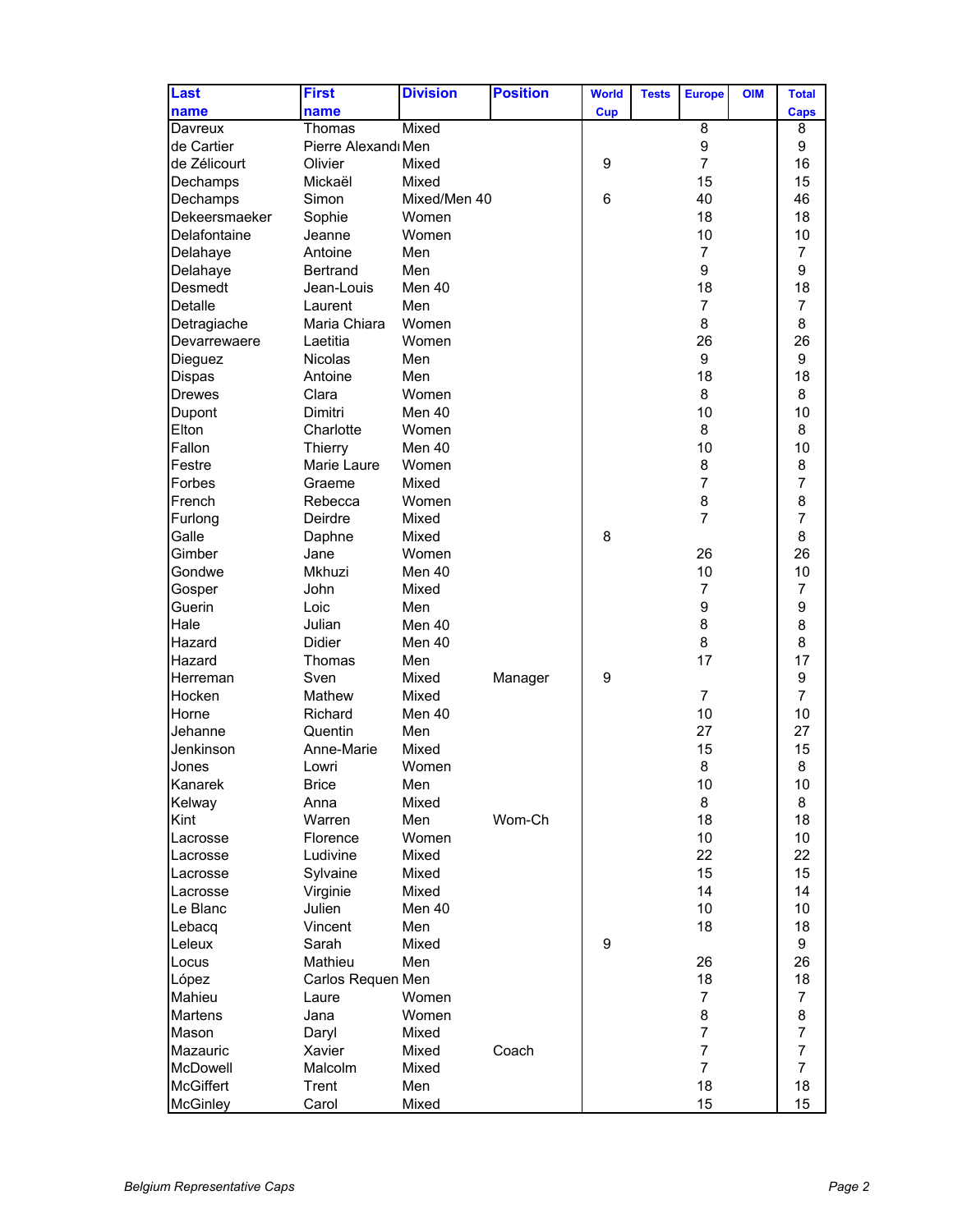| Last                    | <b>First</b>    | <b>Division</b> | <b>Position</b> | <b>World</b>   | <b>Tests</b> | <b>Europe</b>   | <b>OIM</b> | <b>Total</b>    |
|-------------------------|-----------------|-----------------|-----------------|----------------|--------------|-----------------|------------|-----------------|
| name                    | name            |                 |                 | Cup            |              |                 |            | Caps            |
| <b>Miles</b>            | Chris           | Men 40          |                 |                |              | $\overline{18}$ |            | $\overline{18}$ |
| Mill                    | Gregor          | Men             |                 |                |              | 9               |            | 9               |
| Muller                  | Johannes        | Mixed           |                 | 8              |              | $\overline{7}$  |            | 15              |
| Muñoz                   | Ivet Andrés     | Women           |                 |                |              | 18              |            | 18              |
| Murray                  | Sarah           | Men             | Manager         |                |              | 8               |            | 8               |
| Nagels                  | Erika           | Women           |                 |                |              | 10              |            | 10              |
| Nairac                  | Vincent         | Men 40          |                 |                |              | 8               |            | 8               |
| <b>Nerincx</b>          | Manuella        | Women           |                 |                |              | 8               |            | 8               |
| <b>NiFhalluin</b>       | Deirdre         | Mixed           |                 |                |              | $\overline{7}$  |            | $\overline{7}$  |
| Olagnier                | Paul            | Mixed           |                 |                |              | 15              |            | 15              |
| Osborne                 | Timothy         | Mixed           |                 |                |              | 8               |            | 8               |
| Pedriale                | Maurizio        | Men             |                 |                |              | 9               |            | 9               |
| Pitman                  | Barry           | Men             |                 |                |              | 9               |            | 9               |
| Poppe                   | Michele         | Women           |                 |                |              | 8               |            | 8               |
| Poskin                  | <b>Didier</b>   | Mixed/Men 40    |                 |                |              | 17              |            | 17              |
| Proost                  | <b>Bram</b>     | Men             |                 |                |              | 10              |            | 10              |
| Ralfe                   | Jonathon        | Mixed           |                 | $\overline{7}$ |              | 15              |            | 22              |
| <b>Rios</b>             | Anay            | Women           |                 |                |              | 8               |            | 8               |
| Robinson                | Nigel           | Mixed           |                 |                |              | 8               |            | 8               |
| Rondeau                 | Armel           | Mixed           | Play/Ch         |                |              | 15              |            | 15              |
| Sauerteig               | Karin           | Mixed           |                 |                |              | $\overline{7}$  |            | $\overline{7}$  |
| Sibille                 | Ugo             | Men             |                 |                |              | 17              |            | 17              |
| <b>Smets</b>            | Jean            | Men 40          |                 |                |              | $\overline{7}$  |            | $\overline{7}$  |
| Specker                 | <b>Brigitte</b> | Mixed           |                 |                |              | 15              |            | 15              |
| Spencer                 | Penelope        | Women           |                 |                |              | 18              |            | 18              |
| Stallaerts              | Ella            | Women           |                 |                |              | 18              |            | 18              |
| Tetz                    | Maike           | Women           |                 |                |              | 8               |            | 8               |
| Thompson                | Alvandré        | Men             |                 |                |              | 18              |            | 18              |
| Vachey                  | Guillemette     | Mixed           |                 | 8              |              |                 |            | 8               |
| Van Cauwenberghe Joke   |                 | Women           |                 |                |              | 18              |            | 18              |
| Van Den Mosselaer Kevin |                 | Men             |                 |                |              | 27              |            | 27              |
| Van Eecke               | Louise          | Women           |                 |                |              | 10              |            | 10              |
| Van Gansen              | Sofie           | Women           |                 |                |              | 10              |            | 10              |
| Van Heyste              | Yens            | Men             |                 |                |              | 10              |            | 10              |
| Verbois                 | Samantha        | Men 40          | Coach           |                |              | 10              |            | 10              |
| Verhaeghe               | Anneleen        | Mixed           |                 | 7              |              | $\overline{7}$  |            | 14              |
| Vermassen               | Jens            | Men             |                 |                |              | 10              |            | 10              |
| Walker                  | Colin           | Men 40          |                 |                |              | 10              |            | 10              |
| Wells                   | Alan            | Men 40          |                 |                |              | $\overline{7}$  |            | $\overline{7}$  |
| Widdess                 | Laragh          | Mixed           |                 | 8              |              |                 |            | 8               |
| Wightman                | Helen           | Women           |                 |                |              | 8               |            | 8               |
| Williams                | Amy             | Mixed           |                 |                |              | 15              |            | 15              |
|                         |                 |                 |                 |                |              |                 |            |                 |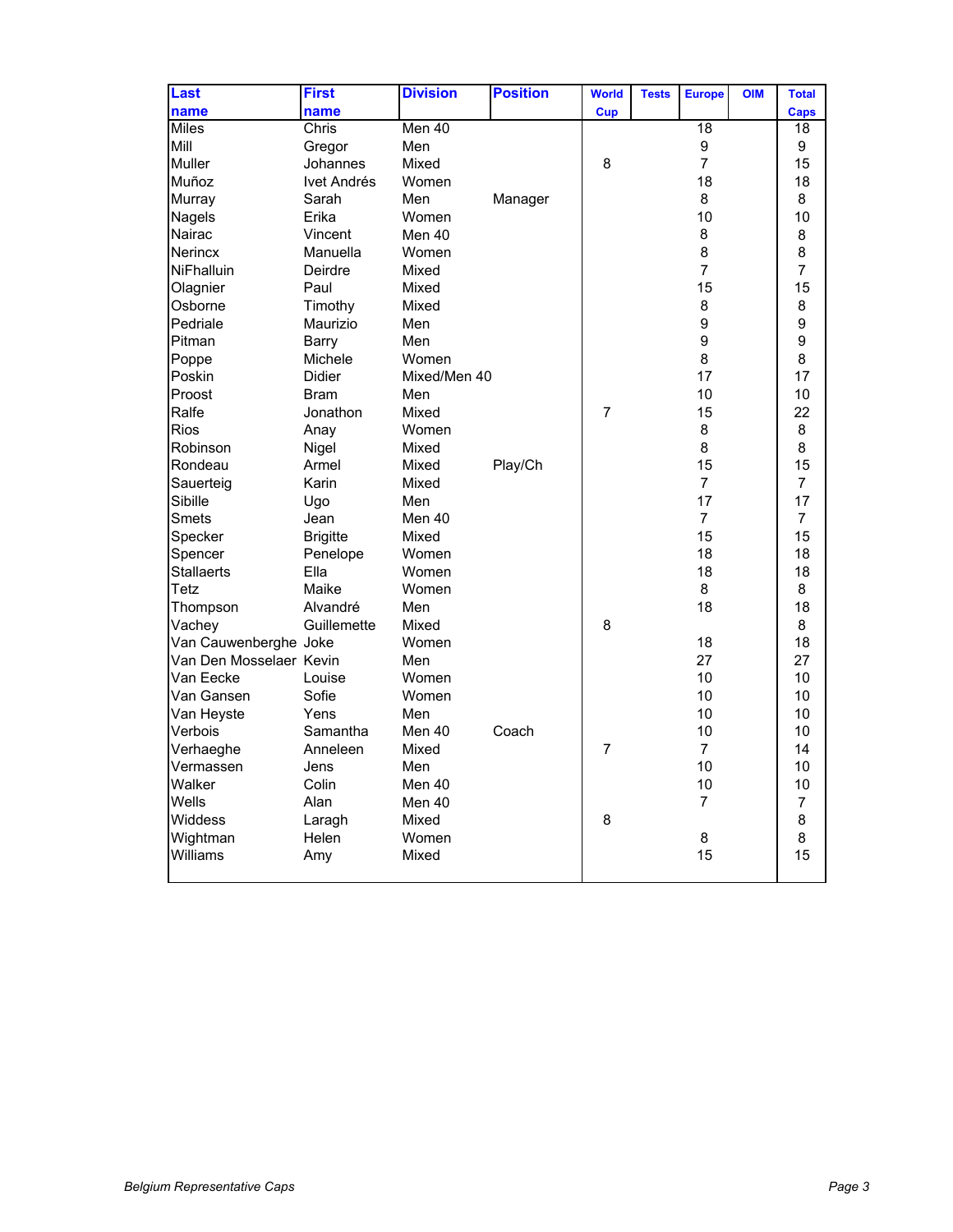## **WORLD CUP REPRESENTATIVE CAPS**

## **2011 - Scotland**

| <b>Surname</b> | <b>First Name</b> | <b>Division</b> | Pos.    | 11 |  |  | # |
|----------------|-------------------|-----------------|---------|----|--|--|---|
|                |                   |                 |         |    |  |  |   |
| Arpigny        | Thomas            | Mixed           |         | 9  |  |  | 9 |
| Bannon         | Emily             | Mixed           |         | 9  |  |  | 9 |
| Bannon         | James             | Mixed           |         | 8  |  |  | 8 |
| Bannon         | Mathew            | Mixed           | Coach   | 9  |  |  | 9 |
| Bannon         | Sally             | Mixed           |         |    |  |  | 7 |
| Berger         | Sébastien         | Mixed           |         | 8  |  |  | 8 |
| Boman          | Erik              | Mixed           |         |    |  |  | 7 |
| Cadwallender   | Helen             | Mixed           |         | 8  |  |  | 8 |
| de Zélicourt   | Olivier           | Mixed           |         | 9  |  |  | 9 |
| Dechamps       | Simon             | Mixed           |         | 6  |  |  | 6 |
| Galle          | Daphne            | Mixed           |         | 8  |  |  | 8 |
| Herreman       | Sven              | Mixed           | Manager | 9  |  |  | 9 |
| Leleux         | Sarah             | Mixed           |         | 9  |  |  | 9 |
| Müller         | Johannes          | Mixed           |         | 8  |  |  | 8 |
| <b>Ralfe</b>   | Jonathon          | Mixed           |         |    |  |  | 7 |
| Vachey         | Guillemette       | Mixed           |         | 8  |  |  | 8 |
| Verhaeghe      | Anneleen          | Mixed           |         |    |  |  | 7 |
| <b>Widdess</b> | Laragh            | Mixed           |         | 8  |  |  | 8 |
|                |                   |                 |         |    |  |  |   |

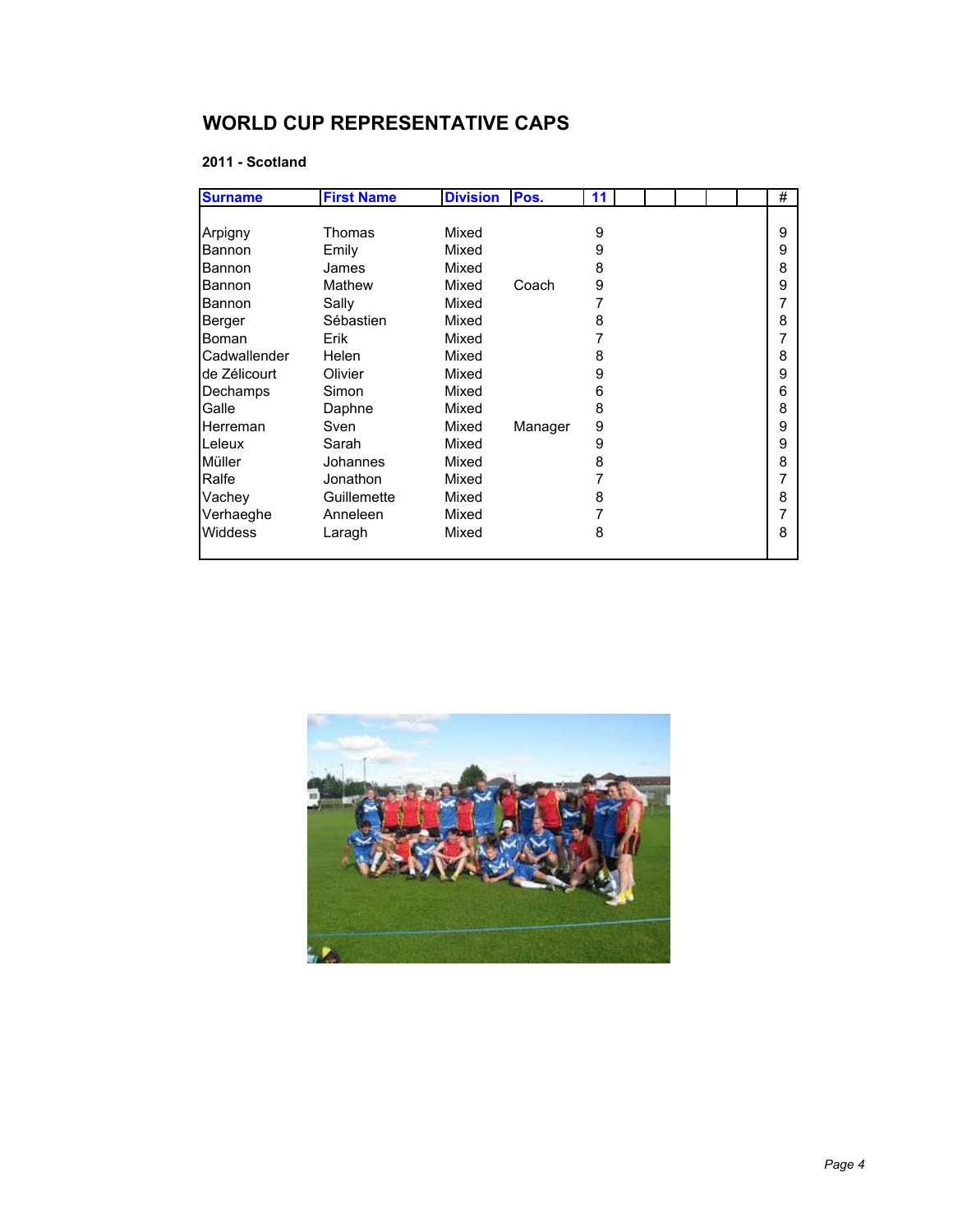## **Belgium European Caps**

1996 - Halifax Rugby League Park, England 2008 - Paris, France<br>1998 - Nottingham, England 2010 - Bristol England 1998 - Nottingham, England 2000 - Edinburgh, Scotland 2012 - Treviso, Italy 2014 - Swansea, Wales<br>2016 - Jersey 2004 - Jersey, Channel Islands<br>2006 - Edinburgh, Scotland 2018 - Nottingham, England

| Mixed/Men 40<br>Mixed/Men 40<br>Men-Ch |                                                   | 8 | 8 |   | 10 | 40 |
|----------------------------------------|---------------------------------------------------|---|---|---|----|----|
|                                        |                                                   |   |   |   |    |    |
|                                        |                                                   |   |   |   |    |    |
|                                        |                                                   |   | 8 | 8 | 10 | 33 |
|                                        |                                                   |   | 9 | 8 | 10 | 27 |
|                                        |                                                   |   | 9 | 9 | 9  | 27 |
|                                        |                                                   |   | 9 | 8 | 9  | 26 |
|                                        |                                                   |   | 8 | 8 | 10 | 26 |
|                                        |                                                   |   | 8 | 8 | 10 | 26 |
|                                        |                                                   |   | 8 | 8 | 10 | 26 |
|                                        |                                                   |   | 7 | 8 | 10 | 25 |
|                                        |                                                   |   | 8 |   | 10 | 25 |
|                                        | Women<br>Women<br>Men40/Men/M40<br>Men 40/Men/M40 |   |   |   |    |    |

| <b>Surname</b> | <b>First Name</b>    | <b>Divisions</b> | <b>Position</b> | 06             | 08 | 10             | 14             | 16 | 18 | #              |
|----------------|----------------------|------------------|-----------------|----------------|----|----------------|----------------|----|----|----------------|
|                |                      |                  |                 |                |    |                |                |    |    |                |
| Abrahams       | Alison               | Women            |                 |                |    |                | 8              |    |    | 8              |
| Applebee       | Christina            | Mixed            |                 | $\overline{7}$ |    |                |                |    |    | $\overline{7}$ |
| Bannon         | Emily                | Mixed/Women      |                 |                |    | 7              | $\bf 8$        |    |    | 15             |
| Bannon         | James                | Men              |                 |                |    |                | 9              | 8  | 9  | 26             |
| Bannon         | Matthew              | Mixed/Men 40     | Men-Ch          |                |    | 7              | 8              | 8  | 10 | 33             |
| Bannon         | Sally                | Women            | Manager         |                |    |                |                | 8  |    | 8              |
| Bayo           | Jorge                | Men 40           |                 |                |    |                | 8              |    |    | 8              |
| Berger         | Sebastien            | Mixed/Men        |                 |                |    | 7              | 9 <sup>°</sup> |    |    | 16             |
| Bloemmen       | Tori                 | Women            |                 |                |    |                |                | 8  |    | 8              |
| Bloy           | Lydia                | Mixed            |                 |                | 8  |                |                |    |    | 8              |
| Boman          | Erik                 | Men              |                 |                |    |                |                | 9  |    | 9              |
| Bondon         | Laurent              | Men40/Men/M40    |                 |                |    |                | 7              | 8  | 10 | 25             |
| Brandon        | Paul                 | Mixed            |                 | 7              |    |                |                |    |    | 7              |
| <b>Bricout</b> | Sarah                | Women            |                 |                |    |                |                | 8  |    | 8              |
| Cadwallender   | Helen                | Women            |                 |                |    |                | 8              |    |    | 8              |
| Caluwaerts     | Jasper               | Men              |                 |                |    |                |                |    | 3  | 3              |
| Catoul         | Sebastien            | Men 40           |                 |                |    |                | $\overline{7}$ |    |    | 7              |
| Cocquijt       | Benoit               | Women            | Coach           |                |    |                |                | 8  |    | 8              |
| Commune        | Audrey               | Women            |                 |                |    |                |                |    | 10 | 10             |
| Cordi          | Emmanuel             | Men 40           |                 |                |    |                |                |    | 10 | 10             |
| Crawford       | Judith               | Mixed            |                 |                | 8  |                |                |    |    | 8              |
| Dahan          | Loic                 | Men 40/Men/M40   |                 |                |    |                | 8              | 7  | 10 | 25             |
| Davreux        | Thomas               | Mixed            |                 |                | 8  |                |                |    |    | 8              |
| de Cartier     | Pierre Alexandre Men |                  |                 |                |    |                | 9              |    |    | 9              |
| de Zélicourt   | Olivier              | Mixed            |                 |                |    | 7              |                |    |    | 7              |
| Dechamps       | Mickaël              | Mixed            |                 |                | 8  | $\overline{7}$ |                |    |    | 15             |
| Dechamps       | Simon                | Mixed/Men 40     |                 | $\overline{7}$ | 8  | $\overline{7}$ | 8              |    | 10 | 40             |
| Dekeersmaeker  | Sophie               | Women            |                 |                |    |                |                | 8  | 10 | 18             |
| Delafontaine   | Jeanne               | Women            |                 |                |    |                |                |    | 10 | 10             |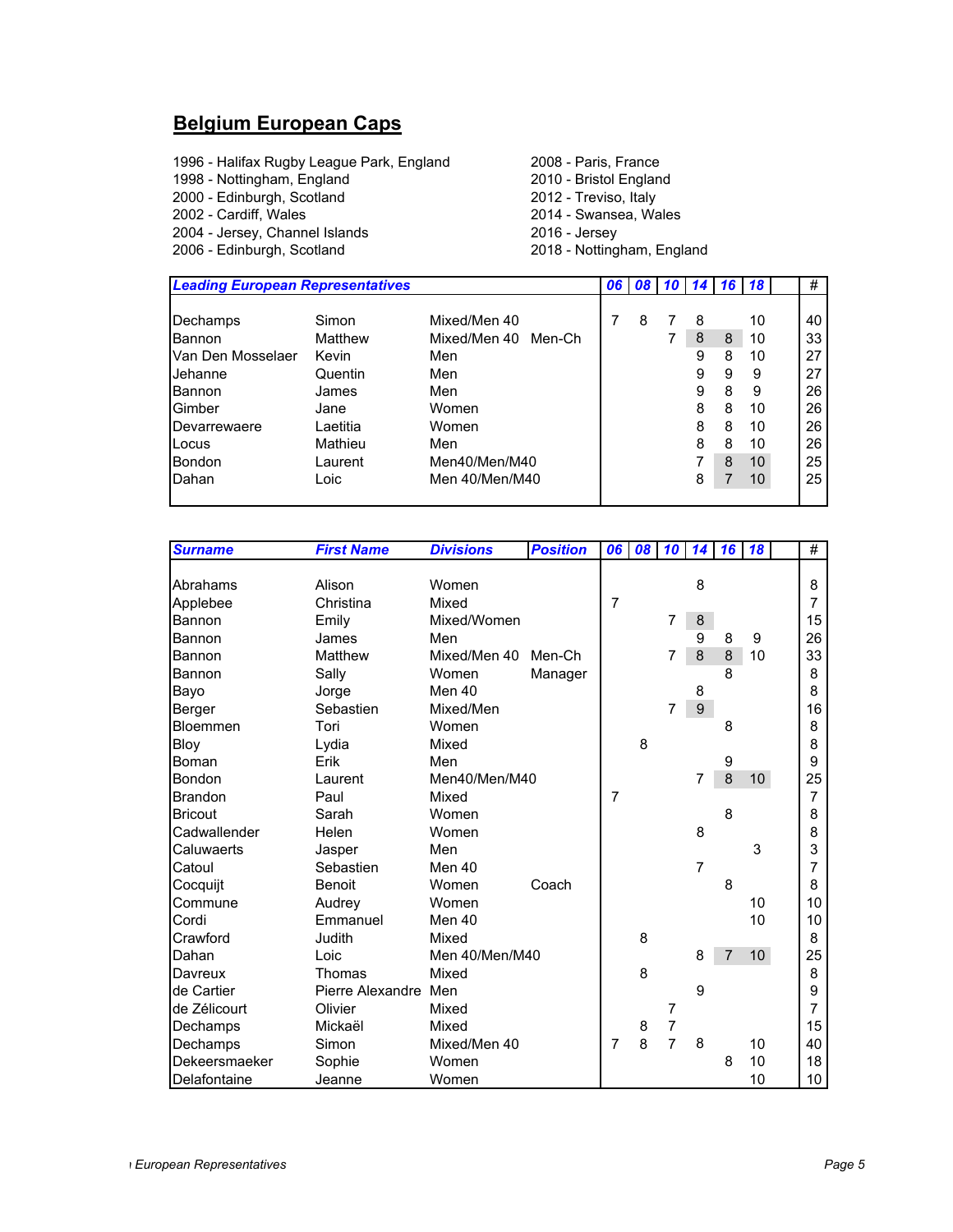| <b>Surname</b>   | <b>First Name</b> | <b>Divisions</b> | <b>Position</b> | 06             | 08 | 10             | $\overline{14}$  | 16             | 18              | #              |
|------------------|-------------------|------------------|-----------------|----------------|----|----------------|------------------|----------------|-----------------|----------------|
| Delahaye         | Antoine           | Men              |                 |                |    |                |                  | 7              |                 | $\overline{7}$ |
| Delahaye         | <b>Bertrand</b>   | Men              |                 |                |    |                | 9                |                |                 | 9              |
| Desmedt          | Jean-Louis        | Men 40           |                 |                |    |                | 8                |                | 10              | 18             |
| Detalle          | Laurent           | Men              |                 |                |    |                |                  | $\overline{7}$ |                 | $\overline{7}$ |
| Detragiache      | Maria Chiara      | Women            |                 |                |    |                | 8                |                |                 | 8              |
| Devarrewaere     | Laetitia          | Women            |                 |                |    |                | 8                | 8              | 10              | 26             |
| Dieguez          | <b>Nicolas</b>    | Men              |                 |                |    |                | $\boldsymbol{9}$ |                |                 | 9              |
| Dispas           | Antoine           | Men              |                 |                |    |                | 9                |                | 9               | 18             |
| <b>Drewes</b>    | Clara             | Women            |                 |                |    |                |                  | 8              |                 | 8              |
| Dupont           | Dimitri           | Men 40           |                 |                |    |                |                  |                | 10              | 10             |
| Elton            | Charlotte         | Women            |                 |                |    |                | 8                |                |                 | 8              |
| Fallon           | Thierry           | Men 40           |                 |                |    |                |                  |                | 10              | 10             |
| Festre           | Marie Laure       | Women            |                 |                |    |                | 8                |                |                 | 8              |
| Forbes           | Graeme            | Mixed            |                 | $\overline{7}$ |    |                |                  |                |                 | 7              |
| French           | Rebecca           | Women            |                 |                |    |                | 8                |                |                 | 8              |
| Furlong          | Deirdre           | Mixed            |                 | $\overline{7}$ |    |                |                  |                |                 | $\overline{7}$ |
| Gimber           | Jane              | Women            |                 |                |    |                | 8                | 8              | 10              | 26             |
| Gondwe           | Mkhuzi            | Men 40           |                 |                |    |                |                  |                | 10              | 10             |
| Gosper           | John              | Mixed            |                 |                |    | $\overline{7}$ |                  |                |                 | $\overline{7}$ |
| Grainger-Clemson | Hannah            | Women            |                 |                |    |                |                  | 8              | 10              | 18             |
| Guerin           | Loic              | Men              |                 |                |    |                | 9                |                |                 | 9              |
| Hale             | Julian            | Men 40           |                 |                |    |                | 8                |                |                 | 8              |
| Hazard           | <b>Didier</b>     | Men 40           |                 |                |    |                | 8                |                |                 | 8              |
| Hazard           | Thomas            | Men              |                 |                |    |                | 9                | 8              |                 | 17             |
| Hocken           | Mathew            | Mixed            |                 | $\overline{7}$ |    |                |                  |                |                 | $\overline{7}$ |
| Horne            | Richard           | Men 40           |                 |                |    |                |                  |                | 10              | 10             |
| Jehanne          | Quentin           | Men              |                 |                |    |                | 9                | 9              | 9               | 27             |
| Jenkinson        | Anne-Marie        | Mixed            |                 | $\overline{7}$ | 8  |                |                  |                |                 | 15             |
| Jones            | Lowri             | Women            |                 |                |    |                | 8                |                |                 | 8              |
| Kanarek          | <b>Brice</b>      | Men              |                 |                |    |                |                  |                | 10              | 10             |
| Kelway           | Anna              | Mixed            |                 |                | 8  |                |                  |                |                 | 8              |
| Kint             | Warren            | Men              | Wom-Ch          |                |    |                |                  | 8              | 10 <sup>°</sup> | 18             |
| Lacrosse         | Florence          | Women            |                 |                |    |                |                  |                | 10              | 10             |
| Lacrosse         | Ludivine          | Mixed            |                 | $\overline{7}$ | 8  | 7              |                  |                |                 | 22             |
| Lacrosse         | Sylvaine          | Mixed            |                 |                | 8  | $\overline{7}$ |                  |                |                 | 15             |
| Lacrosse         | Virginie          | Mixed            |                 | $\overline{7}$ |    | $\overline{7}$ |                  |                |                 | 14             |
| Le Blanc         | Julien            | Men 40           |                 |                |    |                |                  |                | 10              | 10             |
| Lebacq           | Vincent           | Men              |                 |                |    |                |                  | 8              | 10              | 18             |
| Locus            | Mathieu           | Men              |                 |                |    |                | 8                | 8              | $10$            | 26             |
| López            | Carlos Requena    | Men              |                 |                |    |                |                  | 8              | 10              | 18             |
| Mahieu           | Laure             | Women            |                 |                |    |                | $\overline{7}$   |                |                 | 7              |
| <b>Martens</b>   | Jana              | Women            |                 |                |    |                |                  | 8              |                 | 8              |
| Mason            | Daryl             | Mixed            |                 | $\overline{7}$ |    |                |                  |                |                 | 7              |
| Mazauric         | Xavier            | Mixed            | Coach           | $\overline{7}$ |    |                |                  |                |                 | $\overline{7}$ |
| McDowell         | Malcolm           | Mixed            |                 | $\overline{7}$ |    |                |                  |                |                 | 7              |
| Mcgiffert        | Trent             | Men              |                 |                |    |                |                  | 8              | 10              | 18             |
| McGinley         | Carol             | Mixed            |                 |                | 8  | $\overline{7}$ |                  |                |                 | 15             |
| Miles            | Chris             | Men 40           |                 |                |    |                | 8                |                | 10              | 18             |
| Mill             | Gregor            | Men              |                 |                |    |                | 9                |                |                 | 9              |
| Muller           | Johannes          | Mixed            |                 |                |    | $\overline{7}$ |                  |                |                 | 7              |
| Muñoz            | Ivet Andrés       | Women            |                 |                |    |                |                  | 8              | 10              | 18             |
| Murray           | Sarah             | Men              | Manager         |                |    |                |                  | 8              |                 | 8              |
| Nagels           | Erika             | Women            |                 |                |    |                |                  |                | 10              | 10             |
| Nairac           | Vincent           | Men 40           |                 |                |    |                | 8                |                |                 | 8              |
| Nerincx          | Manuella          | Women            |                 |                |    |                | 8                |                |                 | 8              |